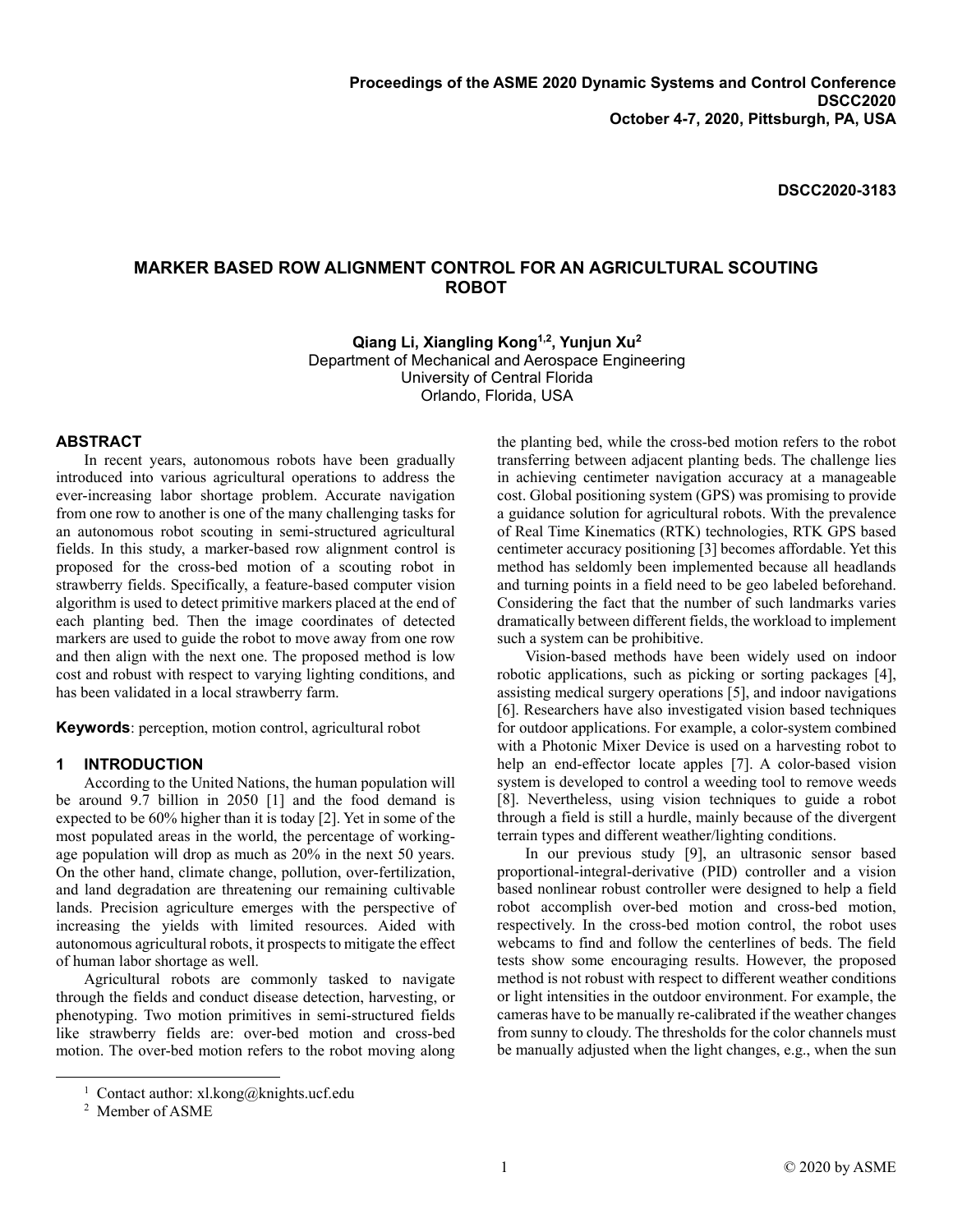gets covered by the clouds. Besides, some strawberry beds are neither straight nor even in width, leading to inaccurate detection of the bed centerlines.

This study is an extension of Ref. [\[9\]](#page-6-4) aiming to improve the robustness of cross-bed motion control with respect to light intensity and weather condition. A simple marker-based row alignment control algorithm is proposed for the cross-bed motion. First, a color-ratio index [\[10\]](#page-6-5) based computer vision algorithm with an auto exposure adjustment is developed to extract the markers from the background. Secondly, a visionbased PID controller is designed to help the robot align with the target row. The proposed method is validated via experiments in a commercial strawberry farm. Compared with the method in Ref. [\[9\],](#page-6-4) the algorithm can automatically adjust the exposure settings of the camera, avoid repetitive calibrations under different weather conditions, and is robust with respect to varying bed conditions.

This paper is organized as follows. The problem is defined in Section 2. In Section 3, a marker based row alignment control algorithm is proposed, which includes three parts: a featurebased marker detection method, the proof of necessary and sufficient conditions for the vision-based row alignment, and the design of the marker-based cross-bed control algorithm. In Section 4, the robot system is introduced, and the experiment results are presented. Conclusions are given in the end.

### **2 PROBLEM DEFINITION**

The motion connecting two neighboring beds is referred as the cross-bed motion. The marker-based cross-bed motion control has three phases as shown in [Figure 1.](#page-1-0) In Phase 1, the robot uses the right camera to align with Marker I. In Phase 2, the robot moves toward Bed II for a predefined distance and then uses the side camera to align with Bed II. In Phase 3, the robot turns 90° and uses the front camera to align with Marker II<br>while entering Bed II.<br> $x^{(w)}$ while entering Bed II.



<span id="page-1-0"></span>**Figure 1.** The cross-bed motion of the robot in a two-bed experiment

To achieve the marker-based crossing bed motion, two algorithms are designed. First, an image processing algorithm is designed to extract the markers from the background in real time. Secondly, a marker-based cross-bed control algorithm is

developed to guide the robot to enter the neighboring bed. The motion of the ground robot is governed by [\[11\]](#page-6-6) as

$$
\begin{bmatrix} \dot{x}_{bot}^{(w)} \\ \dot{y}_{bot}^{(w)} \\ \dot{\psi} \end{bmatrix} = \begin{bmatrix} \cos \psi & 0 \\ \sin \psi & 0 \\ 0 & 1 \end{bmatrix} \begin{bmatrix} v \\ \omega \end{bmatrix}
$$
 (1)

where  $x_{bot}^{(w)}$  and  $y_{bot}^{(w)}$  are the robot position in the world frame defined in [Figure 1,](#page-1-0) and  $\psi$  is the heading angel.  $\nu$  and  $\omega$ are the speed and the angular velocity of robot, respectively.

# **3 MARKER BASED MOTION CONTROL**

The marker-based cross-bed algorithm controls the transition and rotation of the robot to transit from the current bed to the next one and align with it both laterally and longitudinally.

### **3.1 Feature-based Marker Detection**

Three features are considered when designing the marker: shape, color, and size. An equilateral triangle shaped flat marker made from red antiglare material is designed and installed at the end of each strawberry bed. The equilateral triangle shape is chosen for the fact that, based on the projection relationship, the median of the bottom side is perpendicular to the bottom side only when it is viewed straight. The red color is chosen to distinguish the marker from the green plants and black plastic films used to cover the beds, both of which resembles the marker in shape. The size of the marker is chosen so that it is sizable for feature extraction, yet not oversized for the ground clearance of the robot.

The marker is installed at an upward inclination angle of approximately 60° , so that the robot can capture enough features whether it is away from or close to the bed. On the other hand, the camera aboard the robot is installed at a downward elevation angle that is fine-tuned to provide an unobstructed view of the marker from a wide range of distance. The bottom median of the marker is aligned with the orientation of the strawberry bed. [Figure 2](#page-1-1) shows an installed marker at the end of a strawberry bed.



**Figure 2.** Demonstration of the marker in the strawberry field

<span id="page-1-1"></span>A feature based computer vision algorithm (shown in [Figure](#page-2-0)  [3\)](#page-2-0) is used to detect the marker features and extract it from the background. First, a color-ratio index based color filter is used to extract the red layer from the image. The uniqueness of this color-ratio index is the light scene invariance. Then, the features of a triangle are used to detect all triangles in the red layer. At last, one of the detected objects that resides closest to the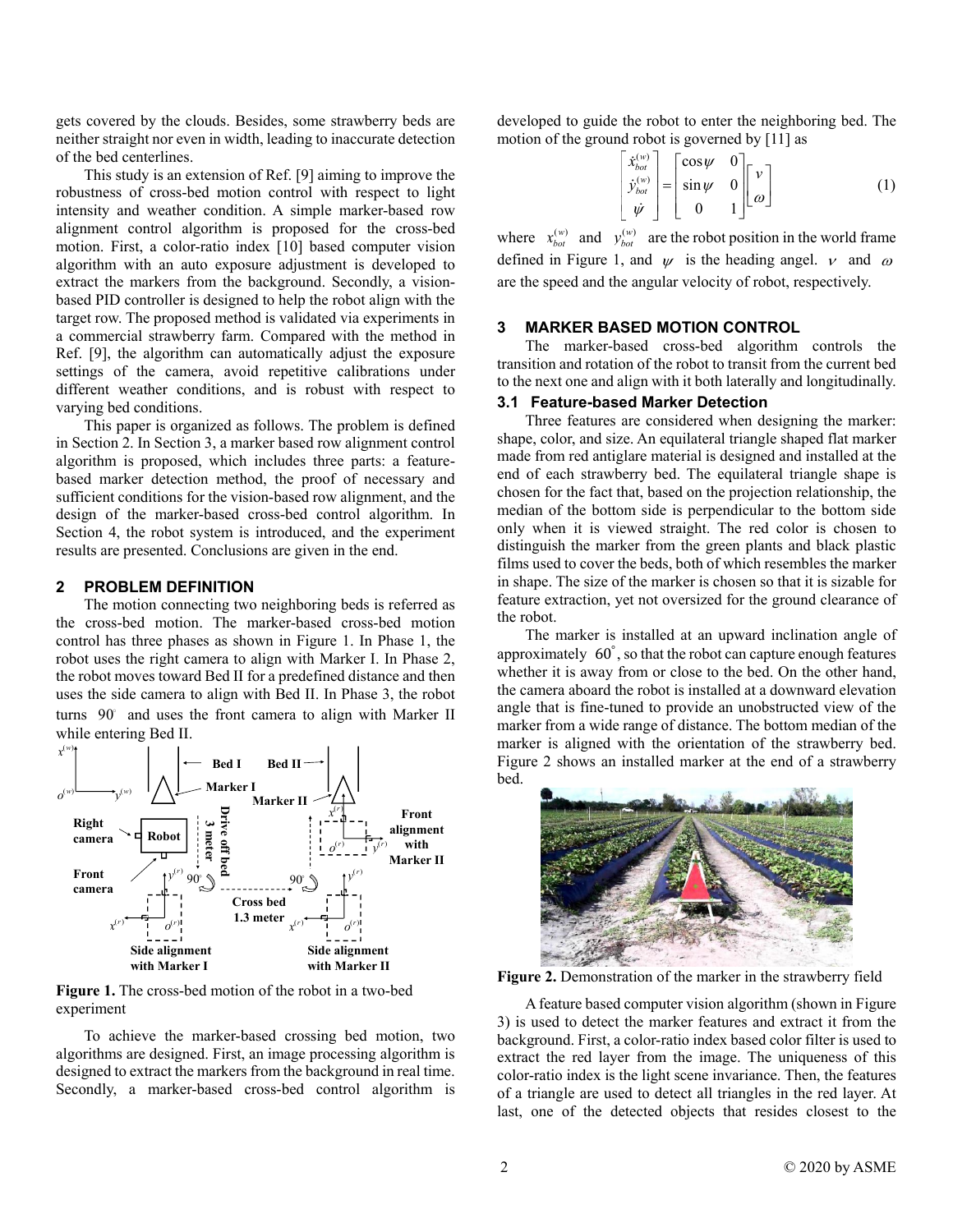predicted location of the marker, meeting a predefined size criterion, is qualified as the extracted marker image.



<span id="page-2-0"></span>**Figure 3.** Feature based marker extraction algorithm

Lighting condition is a major challenge when applying vision-based algorithms in a field robot. The chosen antiglare material for the marker minimizes the effect of solar zenith angle and presents accurate color within a wide range of viewing angles. To ensure the marker is accurately exposed under various lighting conditions, a computer vision algorithm utilizing the Matlab support package for USB webcams [\[12\]](#page-6-7) is designed (shown in [Figure 4\)](#page-2-1) to automatically adjust the exposure settings (i.e., shutter speed and brightness) of the camera in case that an inaccurate exposure leads to a detection failure. Two overexposure ratio criteria are predefined that will direct the logic to whether yield a brighter image or a darker one. The criteria are chosen based on field test data. When the overexposure ratio falls between 0.1 and 0.3, the color filter is guaranteed to detect the color of the marker.



<span id="page-2-1"></span>**Figure 4.** Automatic exposure adjustment algorithm

### **3.2 Row Alignment**

The position and heading angle  $\psi$  of scouting robot are defined in the world frame  $\Omega_l$ , as shown in [Figure 5.](#page-2-2) The mass center of robot is chosen to be the origin point  $O_r$  of the robot frame. The original point  $O_c$  of the camera frame  $\Omega_c$  is placed at the focal point of the camera.



<span id="page-2-2"></span>**Figure 5.** Coordinates of the scouting robot

<span id="page-2-3"></span>**Lemma 1:** The robot aligns well with a point *P* in the world frame along the  $x_i$  direction if and only if *P* locates along the vertical centerline in the image plane of the camera onboard the robot.

Proof: Necessary condition: Assume that there is a ground point *P* in the world frame, such that  $\boldsymbol{P}^{(w)} = \begin{bmatrix} x_p^{(w)}, & y_p^{(w)}, & 0 \end{bmatrix}^T$ . The origin of robot frame in the world frame is  $\mathbf{x}_{bot}^{(w)} = \begin{bmatrix} x_{bot}^{(w)}, & y_{bot}^{(w)}, & z_{bot}^{(w)} \end{bmatrix}^T$ , where  $z_{bot}^{(w)}$  is the positional component along the  $z<sub>I</sub>$  direction in the world frame, and is half of the robot height  $h_{\mu}$ . A camera is mounted on the robot with a fixed position bias  $\mathbf{x}_{\mathbf{c}}^{(r)} = \begin{bmatrix} 0, & w_r/2, & -b_z^{(r)} \end{bmatrix}^T$  in the robot frame  $O_r$  and an elevation angle  $\phi$ , where  $w_r$  is the width of the robot and  $b_z^{(r)}$  is the position component along the  $z_r$  direction in the robot frame. The position of *P* in the robot frame can be calculated by

$$
P^{(r)} = R_z^{(r/w)} \left( P^{(w)} + x_{\text{bot}}^{(w)} \right)
$$
 (2)

where  $R_z^{(r/w)} \in \mathfrak{R}^{3 \times 3}$  is the rotation matrix from the world frame to the robot frame. The position of *P* in the camera frame is

$$
\boldsymbol{P}^{(c)} = R^{c/r} \left( \boldsymbol{P}^{(r)} + \boldsymbol{x}_c^{(r)} \right) \tag{3}
$$

where  $R^{c/r} \in \mathfrak{R}^{3 \times 3}$  is the rotation matrix from the robot frame to the camera frame. Finally, the pixel position of  $P$  in the image plane is

$$
\boldsymbol{P}^{(p)} = K_c \boldsymbol{P}^{(c)} / z^{(c)}
$$
 (4)

where  $z^{(c)}$  is the *z* component of  $P^{(c)}$  and  $K_c$  is the intrinsic matrix of the camera [\[13\]](#page-6-8) as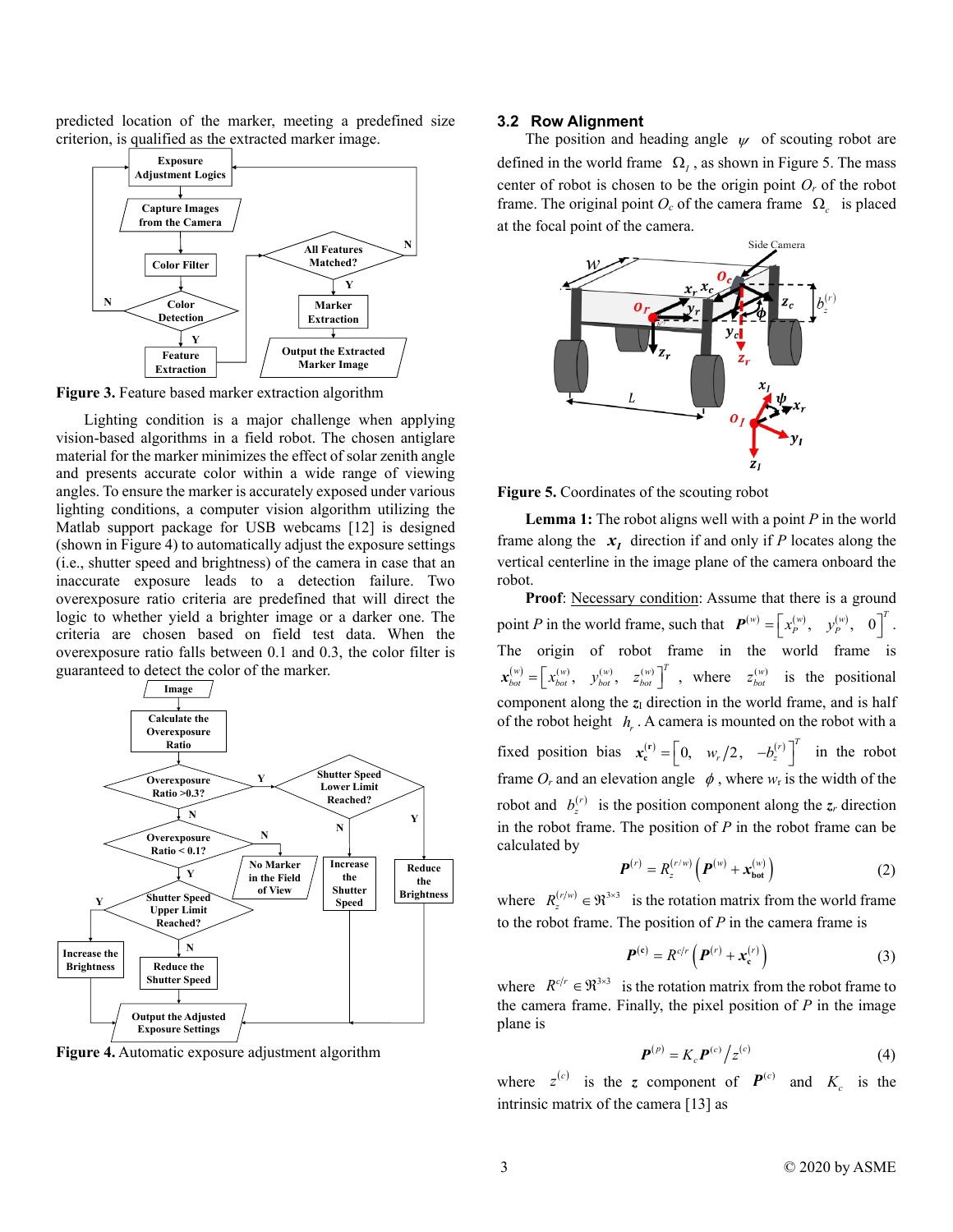$$
K_c = \begin{bmatrix} f_x & 0 & c_x \\ 0 & f_y & c_y \\ 0 & 0 & 1 \end{bmatrix}
$$
 (5)

Here  $[f_x, f_y]$  and  $[c_x, c_y]$  are the focal length and focal point, which can be acquired by camera calibrations.

If point *P* is located along the line  $x_p^{(w)} = 0$ , i.e.  $P^{(w)} = \begin{bmatrix} 0, & y_p^{(w)}, & 0 \end{bmatrix}^T$ , when the robot aligns well with *P*, such that  $x_{bot}^{(w)} = 0$  and  $\psi = 0^{\circ}$ , then according to Eq. (2), point P in the robot frame is

$$
\boldsymbol{P}^{(r)} = \begin{bmatrix} \sin \psi \left( y_{bot}^{(w)} + y_p^{(w)} \right) \\ -\cos \psi \left( y_{bot}^{(w)} + y_p^{(w)} \right) \\ h_r / 2 \end{bmatrix} = \begin{bmatrix} 0 \\ y_p^{(w)} - y_{bot}^{(w)} \\ h_r / 2 \end{bmatrix}
$$
(6)

 $y^{(c)} = -\sin\phi \left( w_r / 2 + y_{rot}^{(w)} - y_p^{(w)} \right) - \cos\phi \left( b_z^{(r)} - h_r / 2 \right)$ 

Point *P* in the camera frame by using Eq. (3) is

$$
\boldsymbol{P}^{(c)} = \begin{bmatrix} 0, & y^{(c)}, & z^{(c)} \end{bmatrix}^T \tag{7}
$$

where

where  $y^{(c)} = -\sin \phi \left( w_r / 2 + y_{rot}^{(w)} - y_p^{(w)} \right) - \cos \phi \left( b_z^{(r)} - h_r / 2 \right)$ <br>and  $z^{(c)} = \cos \phi \left( w_r / 2 - y_{tot}^{(w)} - y_p^{(w)} \right) - \sin \phi \left( b_z^{(r)} - h_r / 2 \right)$ .

The position of *P* in the image can then be calculated by using Eq. (4) as

$$
\boldsymbol{P}^{(p)} = \begin{bmatrix} c_x \\ c_y - (f_y y^{(c)}) / z^{(c)} \end{bmatrix}
$$
 (8)

Therefore, when the robot aligns well, the target point *P* is along  $x^{(p)} = c_x$  in the image plan, where  $x^{(p)}$  is the positional component of  $P^{(p)}$  along the *x* direction of the image plane.

Sufficient Condition: Assume that there is a point *P* in the image plane, such that  $P^{(p)} = \begin{bmatrix} c_x, & c_y + b \end{bmatrix}^T$ , where *b* is an offset distance along the *y* direction in the image plane, the distance between the camera to P can be measured as  $z^{(c)}$ , then the position of *P* in the camera frame can be calculated by

$$
\boldsymbol{P}^{(c)} = K_c^{-1} \boldsymbol{P}^{(p)} z^{(c)} \tag{9}
$$

Point *P* in the robot frame is

$$
\boldsymbol{P}^{(r)} = \left(R^{(c/r)}\right)^{-1} \left(\boldsymbol{P}^{(c)} + \boldsymbol{x}_c^{(r)}\right)
$$
 (10)

Then Point *P* in the world frame is

$$
\boldsymbol{P}^{(w)} = \left(R_z^{(r/w)}\right)^{-1} \left(\boldsymbol{P}^{(r)} + \boldsymbol{x}_{rob}^{(w)}\right)
$$
 (11)

Assume that the robot is straightly right, such that the

$$
\text{ heading angle } \psi = 0 \text{, the position of } P \text{ in the world frame is} \\
P^{(w)} = \begin{bmatrix} -x_{bot}^{(w)} \\ \cos \phi (z^{(c)} - b_z^{(r)}) - \sin \phi (w_r/2 + (z^{(c)}b)/f_y) - y_{bot}^{(w)} \\ h_r/2 + \cos \phi (w_r/2 + (z^{(c)}b)/f_y) + \sin \phi (z^{(c)} - b_z^{(r)}) \end{bmatrix} (12)
$$

If point *P* in the world frame is  $P^{(w)} = \begin{bmatrix} 0, & y^{(w)}, & 0 \end{bmatrix}^T$ , the positional component of  $P^{(w)}$  when  $\psi = 0$  in the  $x_I$  direction has to be zero, i.e.  $x_{bot}^{(w)} = 0$ .

[Lemma 1](#page-2-3) describes the necessary and sufficient conditions for the robot to align with a point along the  $x_I$  direction in the world frame. To make sure the robot is aligned with the strawberry bed, the robot needs to align with the median of bottom side of the marker. Therefore, [Lemma 1](#page-2-3) is extended to the following corollary.

**Corollary 1:** The robot aligns well with a line in the world frame if and only if the projections of two points on this line are on the centerline ( $x^{(p)} = c_x$ ) of the image plane. In other words, the projection of the line should along the image centerline  $x^{(p)} = c_x$ .

**Remark 1:** The robot is equipped with 2 side cameras (right and left) and 1 front camera. The side cameras are used to conduct the side alignment, while the front camera is used for the front alignment. To be brief, only the proof of the left side camera of the robot has been fully addressed, while the proof of other cameras can be proven following the same procedure.

# **3.3 Marker-based Cross-Bed Motion Control**

The image of a marker is illustrated i[n Figure 6,](#page-3-0) in which *c* is the center of the image,  $m_1$  and  $m_2$  are the bottom midpoint and the top vertex of the marker in the image plane, respectively. Let subscripts *x* and *y* denote their corresponding pixel coordinates. According to Corollary 1, to align the robot with the strawberry bed, the following error variable

$$
\boldsymbol{e} \triangleq \begin{bmatrix} d^{(p)} & \theta \end{bmatrix}^T \tag{13}
$$

should be driven to zero, where  $d^{(p)}$  is the pixel distance between the center of the marker's bottom side and the center line of the image plane, which is calculated by

$$
d^{(p)} = c_x - m_{1,x} \tag{14}
$$

 $\theta$  is the angle between the median of the marker's bottom side and the center line of the camera image, which is calculated by

$$
\theta = \tan^{-1}\left[ \left( m_{2,y} - m_{1,y} \right) / \left( m_{2,x} - m_{1,x} \right) \right]
$$
\n<sup>y</sup>



<span id="page-3-0"></span>**Figure 6.** Illustration of a marker in the camera image plane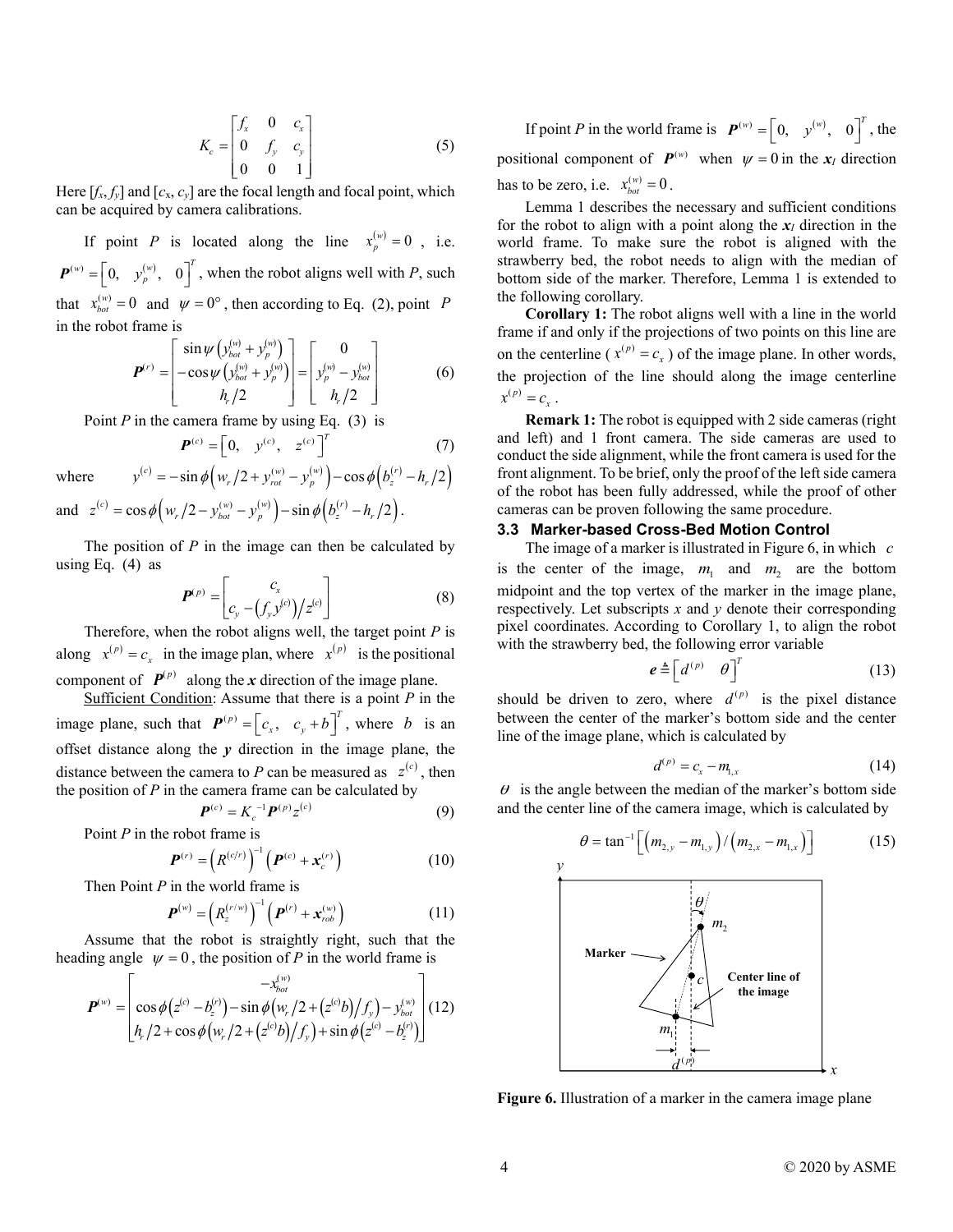The motion of the robot is governed by the dynamic model given by (1). Under the assumption that the robot can perform 90 turns with an acceptable accuracy, the small angle assumption can be further established during the alignments. During the front alignment (Phase 3), the transitional speed *v* of the robot is set to be constant, and (1) can be simplified as

$$
\begin{bmatrix} \dot{x}_{bot}^{(w)} \\ \dot{y}_{bot}^{(w)} \\ \dot{\psi} \end{bmatrix} = \begin{bmatrix} 1 & 0 \\ \psi & 0 \\ 0 & 1 \end{bmatrix} \begin{bmatrix} v \\ \omega \end{bmatrix}
$$
 (16)

The dynamic model of the robot during front alignment can be simplified as

$$
\begin{bmatrix} \dot{\mathbf{y}}_{bot}^{(w)} \\ \dot{\mathbf{y}} \end{bmatrix} = \begin{bmatrix} 0 & v \\ 0 & 0 \end{bmatrix} \begin{bmatrix} \mathbf{y}_{bot}^{(w)} \\ \mathbf{y} \end{bmatrix} + \begin{bmatrix} 0 \\ \omega \end{bmatrix}
$$
 (17)

The error variable during the front alignment is  $e_f = \begin{bmatrix} d^{(p)} & \theta_f \end{bmatrix}^T$ , where  $\theta_f = -\psi$ . The error system can be described by

$$
\begin{bmatrix} \dot{d}^{(p)} \\ \dot{\theta}_f \end{bmatrix} = \begin{bmatrix} -k \cdot v & 0 \\ 0 & -1 \end{bmatrix} \begin{bmatrix} \theta_f \\ \omega \end{bmatrix}
$$
 (18)

where  $k > 0$  is a parameter determined by the distance between the marker and the camera. Since  $\nu$  is constant during front alignment, the virtual control [\[14\]](#page-6-9) to eliminate  $d^{(p)}$  is  $\theta_j$ , which we define as

$$
\theta_{ref} = K_{p,y} \left( d^{(p)} + \frac{1}{T_{i,y}} \int d^{(p)} dt + T_{d,y} d^{(p)} \right)
$$
(19)

We subsequently define  $e_{\theta} = \theta_{ref} - \theta_{f}$  and the following controller is designed to reduce this error<br> $V = \begin{pmatrix} 1 & 1 \\ 1 & 1 \end{pmatrix}$ 

$$
\omega = K_{p,\theta} \left( e_{\theta} + \frac{1}{T_{i,\theta}} \int e_{\theta} dt + T_{d,\theta} \dot{e}_{\theta} \right)
$$
 (20)

During the side alignment (Phase 2), we assume the change of the distance between the robot and the bed is neglectable. Then the dynamic model of the robot during side alignment can be simplified as

$$
\begin{bmatrix} \dot{\mathbf{y}}_{bot}^{(w)} \\ \dot{\mathbf{y}} \end{bmatrix} = \begin{bmatrix} -1 & 0 \\ 0 & 1 \end{bmatrix} \begin{bmatrix} v \\ \omega \end{bmatrix}
$$
 (21)

The error variable is  $e_s = [d^{(P)}, \theta_s]^T$ , where  $\theta_s = 90^\circ - \psi$ . The error system can be described as

$$
\begin{bmatrix} \dot{d}^{(p)} \\ \dot{\theta}_s \end{bmatrix} = \begin{bmatrix} -k & 0 \\ 0 & -1 \end{bmatrix} \begin{bmatrix} v \\ \omega \end{bmatrix}
$$
 (22)

The following controller is designed for system (22)

$$
v = K_{p,x} \left( d^{(p)} + \frac{1}{T_{i,x}} \int d^{(p)} dt + T_{d,x} d^{(p)} \right)
$$
 (23)

$$
\omega = K_{p,\theta} \left( \theta_s + \frac{1}{T_{i,\theta}} \int \theta_s dt + T_{d,\theta} \dot{\theta}_s \right)
$$
 (24)

# **4 EXPERIMENTAL VALIDATION**

# **4.1 Experiment Settings**

The experimental robot platform is a four-wheel ground robot that is equipped with two Microsoft Studio webcams respectively facing forwards and rightwards, one Arduino Mega board for motor control, and a laptop with a dual core 2GHz CPU for the marker-based motion control algorithm. The webcam model has an adjustable exposure value (EV) range of 14 stops (0 to -13) and a brightness range of 226 stops (30 to 255). Since the aperture of camera is not adjustable, the EV is directly associated with the shutter speed. The smaller the EV, the faster the shutter speed. In a two-bed experiment setting, two markers are installed at one end of two adjacent strawberry beds as shown in [Figure 7.](#page-4-0)



**Figure 7.** The two-bed experiment setup

<span id="page-4-0"></span>The proposed marker-based alignment method is applied in the experiment to control the robot to finish the cross-bed motion as shown in [Figure 1.](#page-1-0) The robot starts at the end of Bed I in a gesture ready to drive off the bed and executes the following cross-bed operation sequence:

- Drive off the bed for a preset distance of 3 meters.
- Make a right turn of 90° to point the right camera to Bed I.
- Execute the side alignment with Marker I using the right camera.
- Drive across bed for 1.3 meters, which is the approximate distance between beds in the experiment strawberry field.
- Execute the side alignment with Marker II using the right camera.
- $\blacksquare$  Make a right turn of  $90^\circ$  to point the front camera to Bed II.
- Execute the front alignment with Marker II using the front camera and drive towards Bed II at a preset speed of 0.2 m/s.

# **4.2 Experiment Results and Discussion**

In the cross-bed sequence, the off-bed transition, the crossbed transition, and the 90° turns are open-loop operations. The vision-based alignments eliminate the errors introduced in the open-loop procedures and prepare the robot for the subsequent procedures.

The experiment presented below was conducted between 2 and 3pm on a cloudy day. The webcams are initialized with an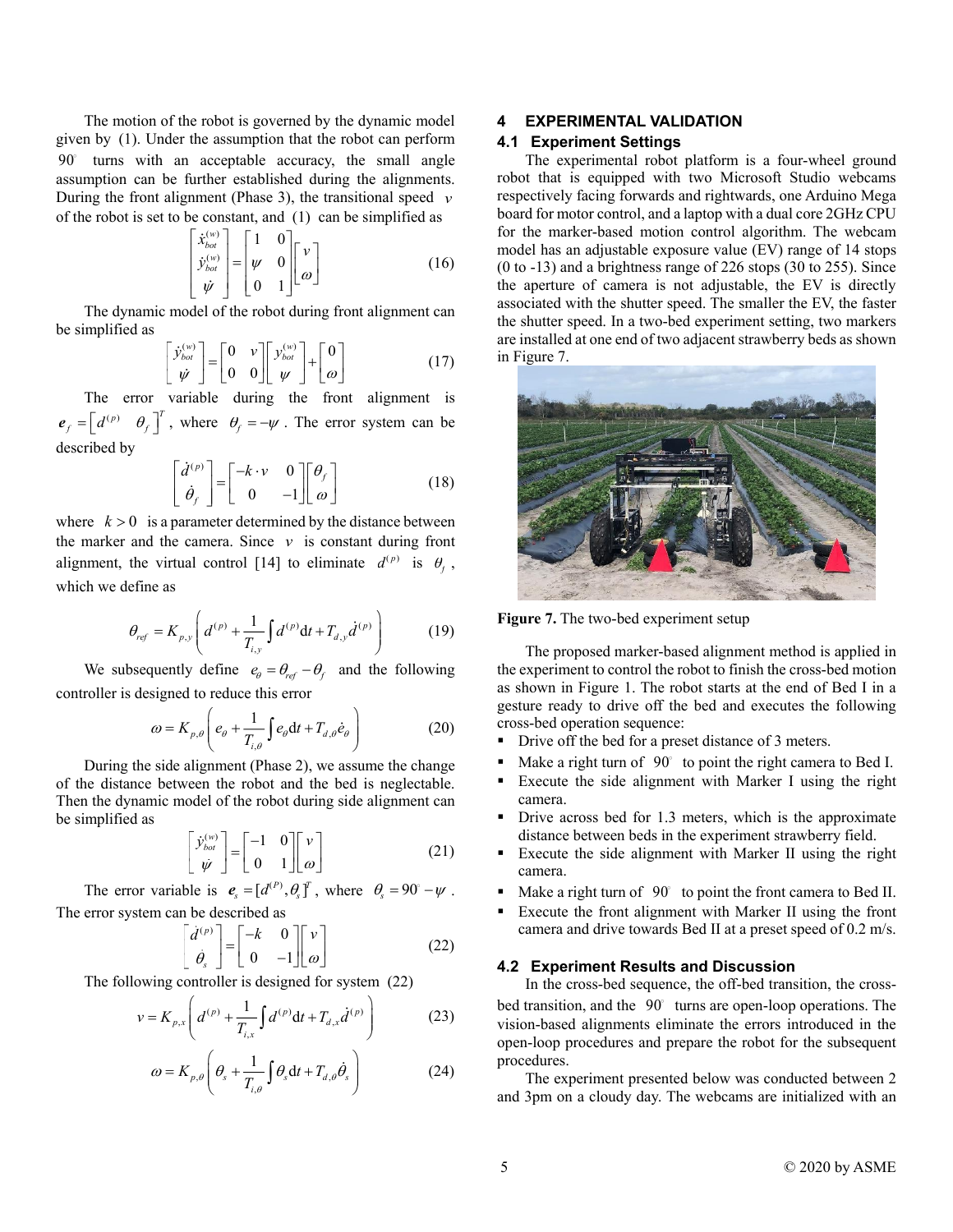EV of -5 and a brightness value of 100. After the off-bed transition and the subsequent 90 turn, the automatic exposure adjustment algorithm reduces the EV to -12 to accommodate the lighting condition. The initial error variable with respect to Marker I is  $e_s = \begin{bmatrix} -48.23 \, px & 0 \end{bmatrix}^T$ , where " $px$ " denotes the unit for pixels. The side alignment with Marker I is executed to achieve  $e_s = \begin{bmatrix} 0 & 0 \end{bmatrix}^T$ . Under the alignment control, the position error is steadily reduced to 0, while the angle error is maintained around 0 throughout the process, as shown in [Figure 8.](#page-5-4)



<span id="page-5-4"></span>**Figure 8.** Changes of the error variables during the side alignment with Marker I

The robot then transits across these two beds. The error variable with respect to Marker II is  $e_s = \begin{bmatrix} 67.2 \, px & 0.9548 \end{bmatrix}^T$ . During the side alignment with Marker II, the angle error is maintained close to 0, while the position error shows some oscillation, which mostly results from the rotation of the robot to eliminate the angle error. Changes of the error variables are shown in [Figure 9.](#page-5-5)



<span id="page-5-5"></span>**Figure 9.** Changes of the error variables during side alignment with Marker II

After a 90 right turn to face Bed II, the robot carries out the front alignment with Marker II while transiting towards Bed II. The EV is increased to -11. The initial error variables with

respect to Marker II is  $e_f = \begin{bmatrix} -122.17px & -4.76 \end{bmatrix}^T$ . As shown in [Figure 10,](#page-5-6) the error variables steadily converge to 0, with slight oscillations occurring when the robot is very close to the bed where the ground is uneven.



<span id="page-5-6"></span>**Figure 10.** Changes of the error variables during front alignment with Marker II

We have conducted field tests on three cloudy and windy days. Our experiments usually extend from noon to late afternoon. The robot has flawlessly finished 11 uninterrupted cross-bed motions, all of which successfully connected two adjacent over-bed motions.

### **5 CONCLUSIONS**

In this study, a simple marker-based row alignment control is proposed to enhance the performance of cross-bed motion of an agricultural robot in semi-structured fields. A robust featurebased matching algorithm is designed to detect the customized marker under varying outdoor conditions in real time. A visionbased alignment control algorithm is then developed to help the robot adjust its attitude and align with the target planting bed. Experiments are successfully conducted in a local strawberry farm.

### **ACKNOWLEDGEMENTS**

The authors would like to acknowledge the National Science Foundation (#1924622) for the financial support. We would also like to thank Pappy's Patch, Oviedo FL for providing the experimental field.

#### **REFERENCES**

- <span id="page-5-0"></span>[1] United Nations, "World population prospects 2019," New York: United Nations, 2019.
- <span id="page-5-1"></span>[2] Hincks, J., "The world is headed for a food security crisis. Here's how we can avert it," *Time Magazine*, 2018.
- <span id="page-5-2"></span>[3] Wing, M. G., Eklund, A. and Kellogg, L. D., "Consumergrade global positioning system (GPS) accuracy and reliability," *Journal of Forestry*, 2005, 103(4), pp.169-173.
- <span id="page-5-3"></span>[4] Li, L., Zhang, Y., Ripperger, M., Nicho, J., Veeraraghavan, M., and Fumagalli, A., "Autonomous object pick-and-sort